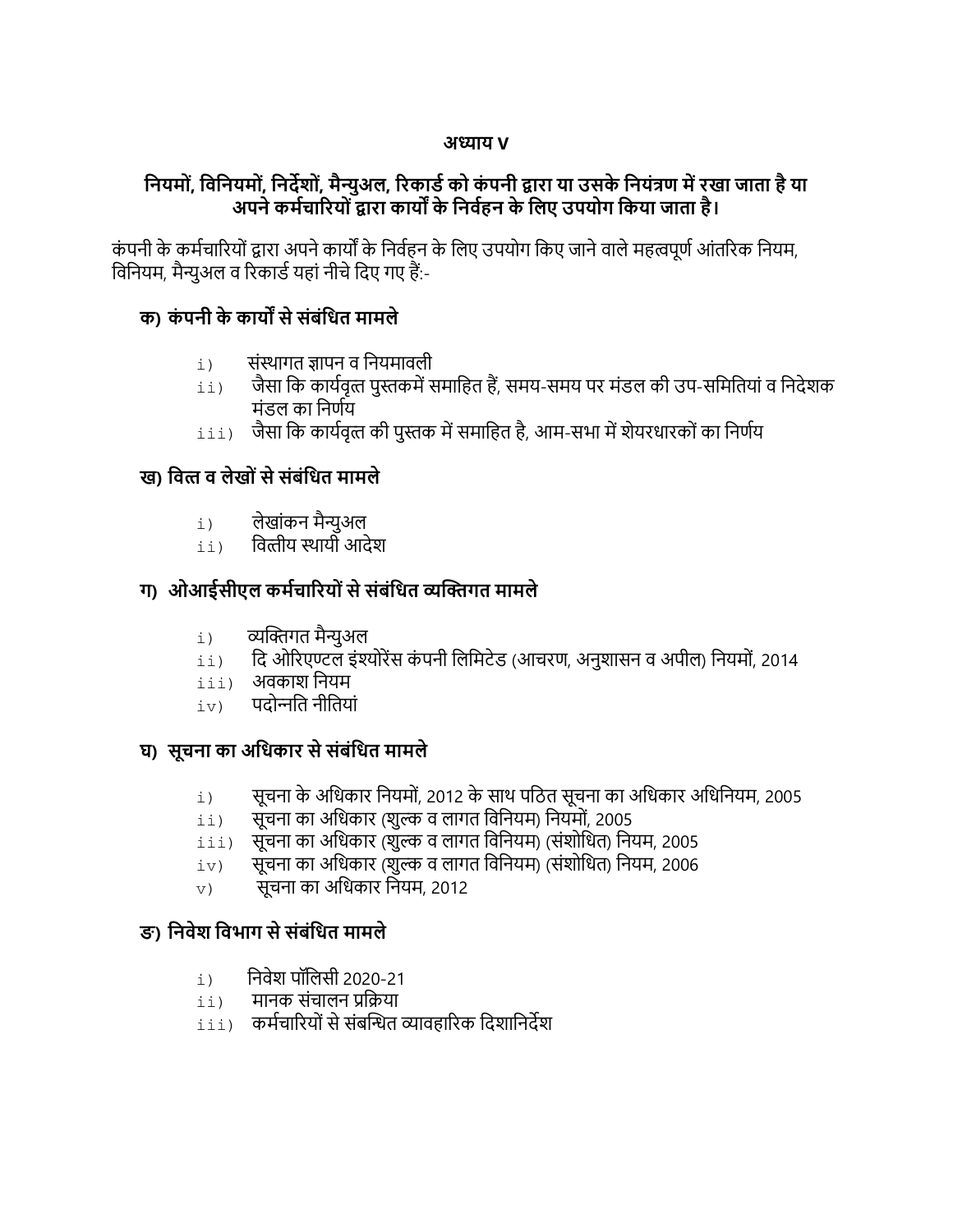# च) अन्य

- i) व्हिसल ब्लोअर पॉलिसी<br>ii) सीएसआर पॉलिसी
- सीएसआर पॉलिसी
- $\lim_{\pm\to\pm}$  संबंधित पक्षकार सव्यवहार पॉलिसी
- $\begin{bmatrix} i & v \end{bmatrix}$  जन-प्रचार पॉलिसी<br> $\begin{bmatrix} v & v \end{bmatrix}$  संपदा पॉलिसी
- v) संपदा पॉिलसी
- $v$ i) शिकायत निवारण पॉलिसी
- vii) मंडल Ȫारा अनुमोिदत अ̢ य पॉिलिसयां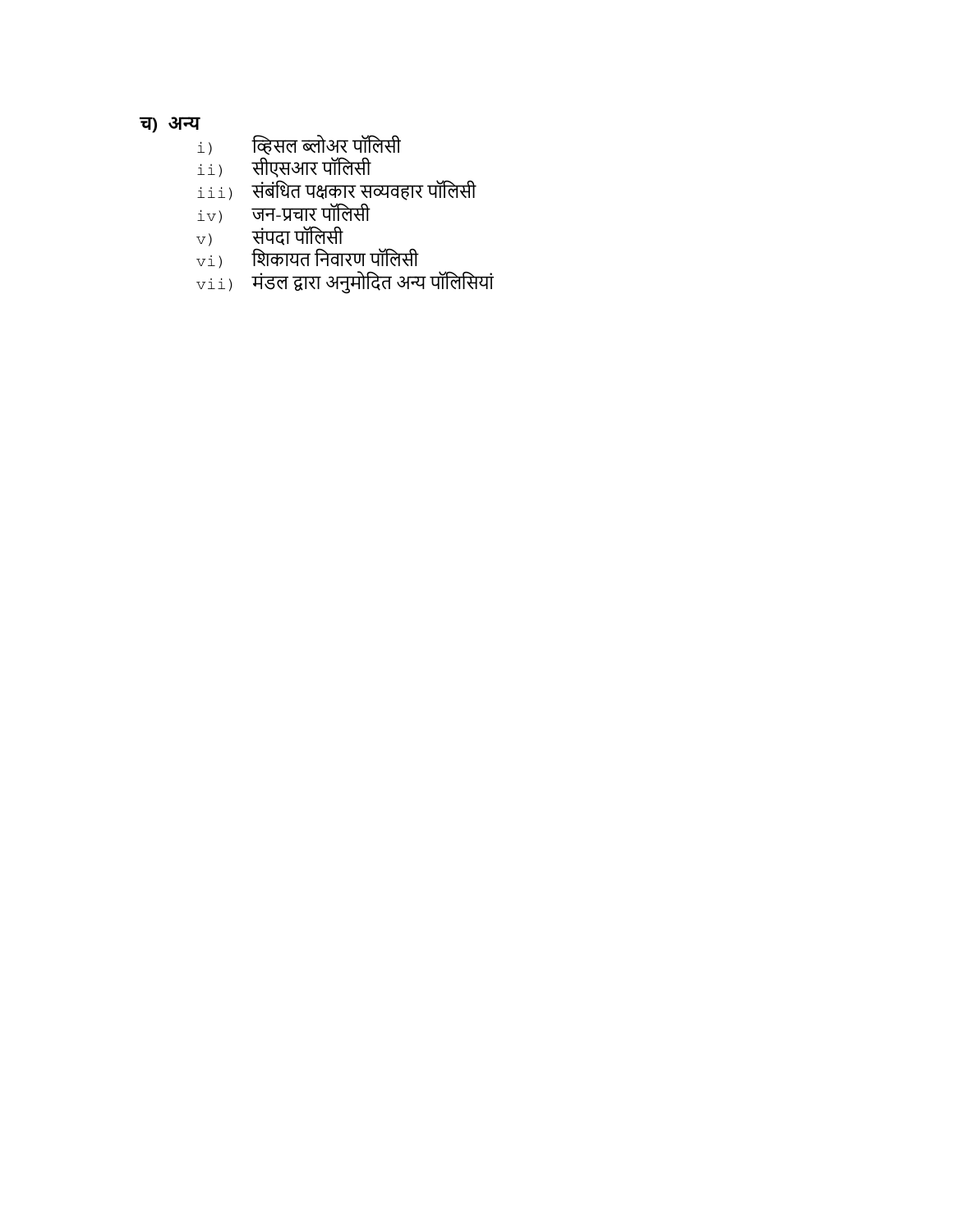#### CHAPTER-V

#### THE RULES, REGULATIONS, INSTRUCTIONS, MANUALS AND RECORDS HELD BY THE COMPANY OR UNDER ITS CONTROL OR USED BY ITS EMPLOYEES FOR DISCHARGING FUNCTIONS

The important internal Rules, Regulations, Manuals & Records, which are used by the employees of the company in discharge of their functions, are given below:

#### A) Matters pertaining to Company affairs

i) Memorandum & Articles of Association

ii) Decisions of the Board of Directors and sub-committees of the Board from time to time as contained in the minutes book

iii) Decision of shareholders in General Meeting as contained in the minute's book

#### B) Matters pertaining to Finance and Accounts

- i) Accounting Manual
- ii) Financial Standing Order

#### C) Personnel Matters pertaining to OICL Employees

- i) Personnel Manual
- ii) The Oriental Insurance Company Limited (Conduct, Discipline & Appeal) Rules, 2014
- iii) Leave Rules
- iv) Promotion Policies

#### D) Matters pertaining to Right to Information

- i) The Right to Information Act, 2005 read with Right to Information Rules, 2012
- ii) Right to Information (Regulation of Fee and Cost) Rules, 2005
- iii) Right to Information (Regulation of Fee and Cost) (Amendment) Rules, 2005
- iv) Right to Information (Regulation of Fee and Cost) Amendment Rules, 2006
- v) The Right to Information Rules, 2012